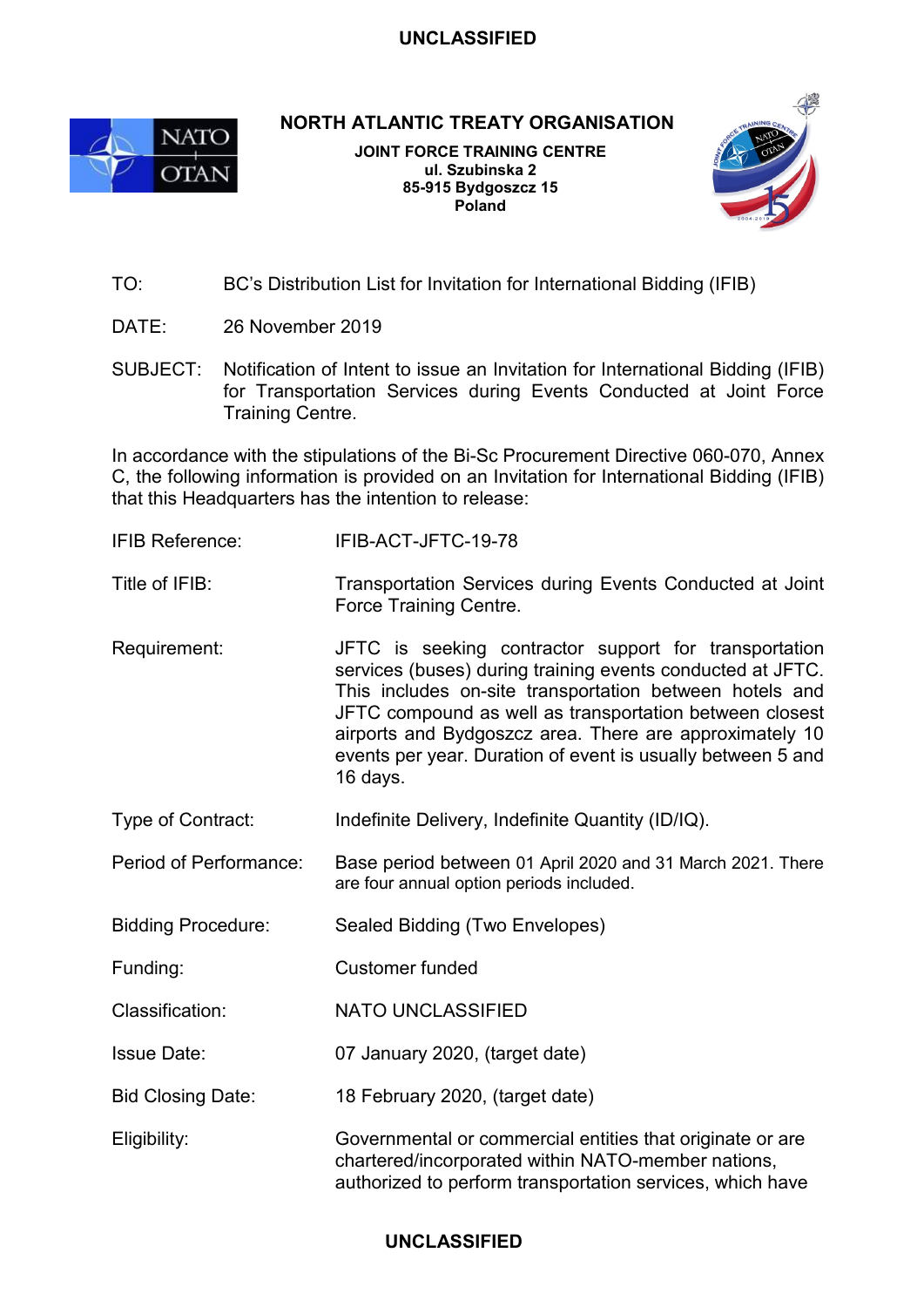## **UNCLASSIFIED**

performed similar contracts within the last three years substantially similar in scope to the requirement described in the solicitation.

Contractor personnel performing services under the contract must be citizens of a NATO nation, having appropriate professional driving license and experience.

Delivery location(s): JFTC, Bydgoszcz, Poland

Partial bidding: Partial Bidding is not authorised.

IFIB Documents will be posted on the JFTC Internet site:

<http://www.jftc.nato.int/organization/contracting>

This HQ will directly mail this IFIB to all potential bidders. You are hereby invited to nominate, by email or facsimile, before 06 January 2020, the name, full address, point of contact, telephone, facsimile number and e-mail address, of other potential bidders established within your country. This and any other correspondence hereto is to be addressed to:

Joint Force Training Centre **BUDFIN** Attn: Ryszard Piasecki – Contracting Officer ul. Szubinska 2, 85-915 Bydgoszcz Poland Tel: +0048 261 411 439 Email: [ryszard.piasecki@jftc.nato.int](mailto:ryszard.piasecki@jftc.nato.int)